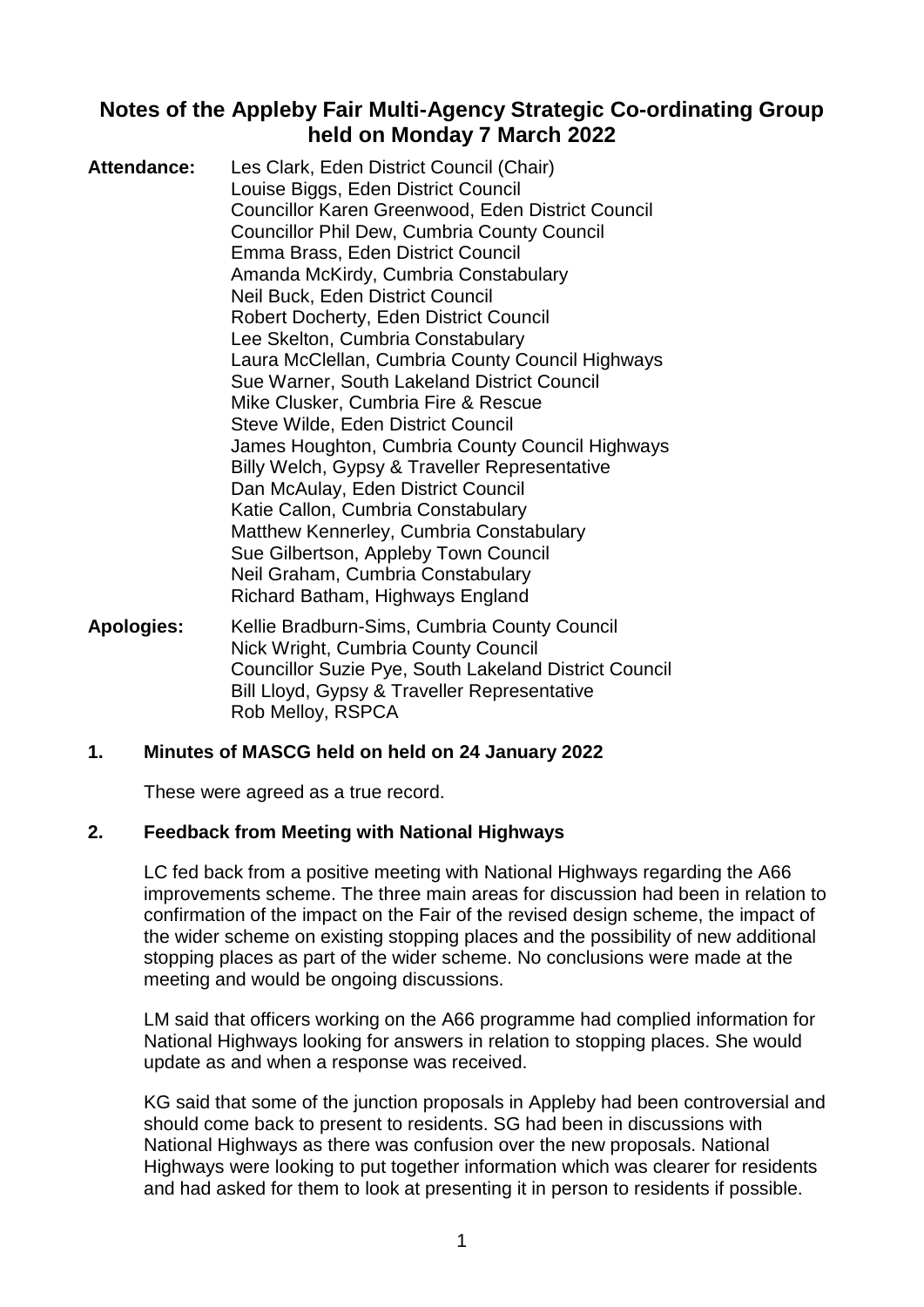BW mentioned that he was in discussion with National Highways regarding the relocation of Brough Hill Fair.

Updates on the A66 project would be received by MASCG as and when there was something to report.

# **3. Communications and Engagement Update**

DM said that the main comms had been in relation to the Evaluation report which had general received positive feedback. Going forward, comms would be starting on communicating the event dates.

In relation to the Evaluation Report, LC said that he had received very little direct feedback. MK said the Police had received Freedom of Information requests in relation to the costs due to a change in reporting process.

# **4. Operational Working Group Update**

### **a) Highways**

The TRO was currently being advertised. Work was being undertaken on the Traffic Management Plan.

### **b) Parish Engagement**

All parishes had been contacted to understand their plans for Jubilee Celebrations. A key element was that the celebrations would have an impact on Phase 1 of the Fair with potential early arrivals. Confirmation on commitment of resources that would be in place would be needed. AMK would continue to engage with Town/Parish Councils on their plans. LS confirmed that the Police would have additional resource in place over the Jubilee weekend.

EB raised the need for daily teleconferences to discuss early arrivals. LC has the group to think about who should attend etc and report back to the next meeting.

As there would be a number of events taking place Jubilee weekend some co-ordination of events would be needed. CCC hold a spreadsheet of events that could be used but obviously some may not be known about. SW would liaise on events for EDC/SLDC licensing. LC would contact the LRF to see if they held a list of events and who looked after it.

BW said that the intention was to push the 'don't come too soon' message to Gypsy/Travellers and pointed out that they would also be celebrating the Jubilee.

Everyone was asked to look at what information their agency held on events and how it was updated for further discussion.

### **c) Licensing**

Pub Watch meetings would be taking place in Alston on 8 March, Kirkby Stephen on 9 March and Appleby on 10 March. A full update would be available for the next meeting.